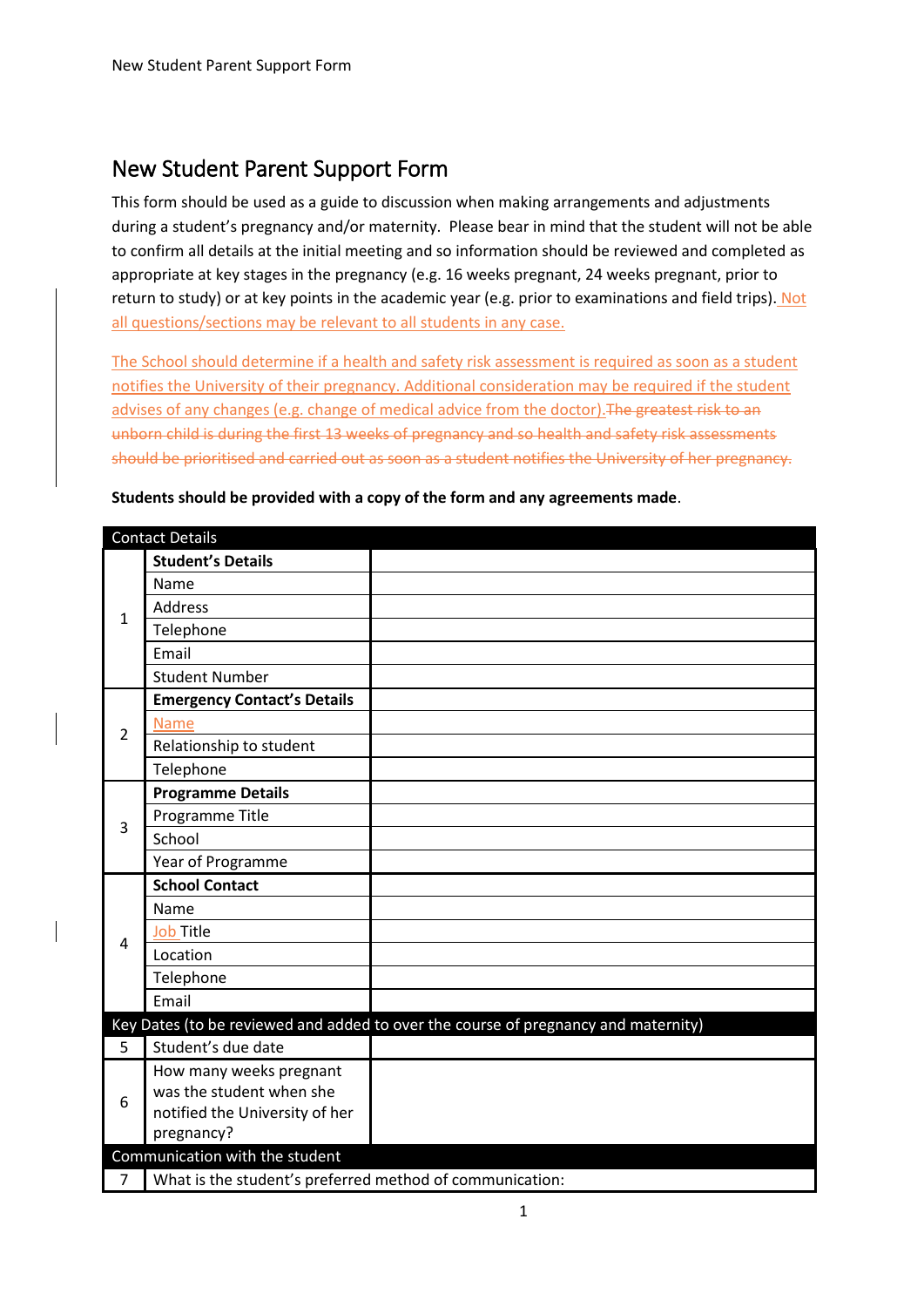|    | -during pregnancy?                                        |                                                                                         |
|----|-----------------------------------------------------------|-----------------------------------------------------------------------------------------|
|    | -during maternity-related                                 |                                                                                         |
|    | absence?                                                  |                                                                                         |
|    | -on return to study?                                      |                                                                                         |
|    | Informing other staff and students                        |                                                                                         |
|    |                                                           | Who will need to be informed of the student's pregnancy and when would the student like |
|    |                                                           | them to be informed? (Consider anticipatory risk assessments and emergencies).          |
| 8  | <b>Name and title</b>                                     | <b>Date</b>                                                                             |
|    |                                                           |                                                                                         |
|    |                                                           |                                                                                         |
|    |                                                           |                                                                                         |
|    | Health and Safety assessment (attach a copy to this form) |                                                                                         |
|    |                                                           | Has an assessment been conducted that covers (where relevant):                          |
|    | -the student's course?                                    |                                                                                         |
|    | -examinations or other                                    |                                                                                         |
|    | assessments?                                              |                                                                                         |
|    | -Field trips?                                             |                                                                                         |
| 9  | -Placements or study abroad?                              |                                                                                         |
|    | -Return from maternity-                                   |                                                                                         |
|    | related absence?                                          |                                                                                         |
|    | -Breastfeeding?                                           |                                                                                         |
|    | -Safety of baby if attending                              |                                                                                         |
|    | seminars and lectures with                                |                                                                                         |
|    | parent?                                                   |                                                                                         |
|    | -Where changes are required                               |                                                                                         |
|    | to alleviate or minimise risks,                           |                                                                                         |
| 10 | who is responsible for                                    |                                                                                         |
|    | ensuring they are                                         |                                                                                         |
|    | implemented?                                              |                                                                                         |
|    | <b>Rest facilities</b>                                    |                                                                                         |
|    | Has the student been                                      |                                                                                         |
|    | informed of rest facilities on                            |                                                                                         |
| 11 | campus for use by pregnant                                |                                                                                         |
|    | students?                                                 |                                                                                         |
|    | Pregnancy-related absence                                 |                                                                                         |
|    | Will the dates or times of                                |                                                                                         |
| 12 | antenatal appointments                                    |                                                                                         |
|    | affect the student's study?                               |                                                                                         |
|    | Have you discussed any                                    |                                                                                         |
|    | pregnancy related illness that                            |                                                                                         |
| 13 | has affected the student's                                |                                                                                         |
|    | ability to undertake their                                |                                                                                         |
|    | course?                                                   |                                                                                         |
|    | If yes to either of the above                             |                                                                                         |
|    | questions, what                                           |                                                                                         |
| 14 | arrangements have been                                    |                                                                                         |
|    | made to enable the student                                |                                                                                         |
|    | to catch up?                                              |                                                                                         |
|    |                                                           |                                                                                         |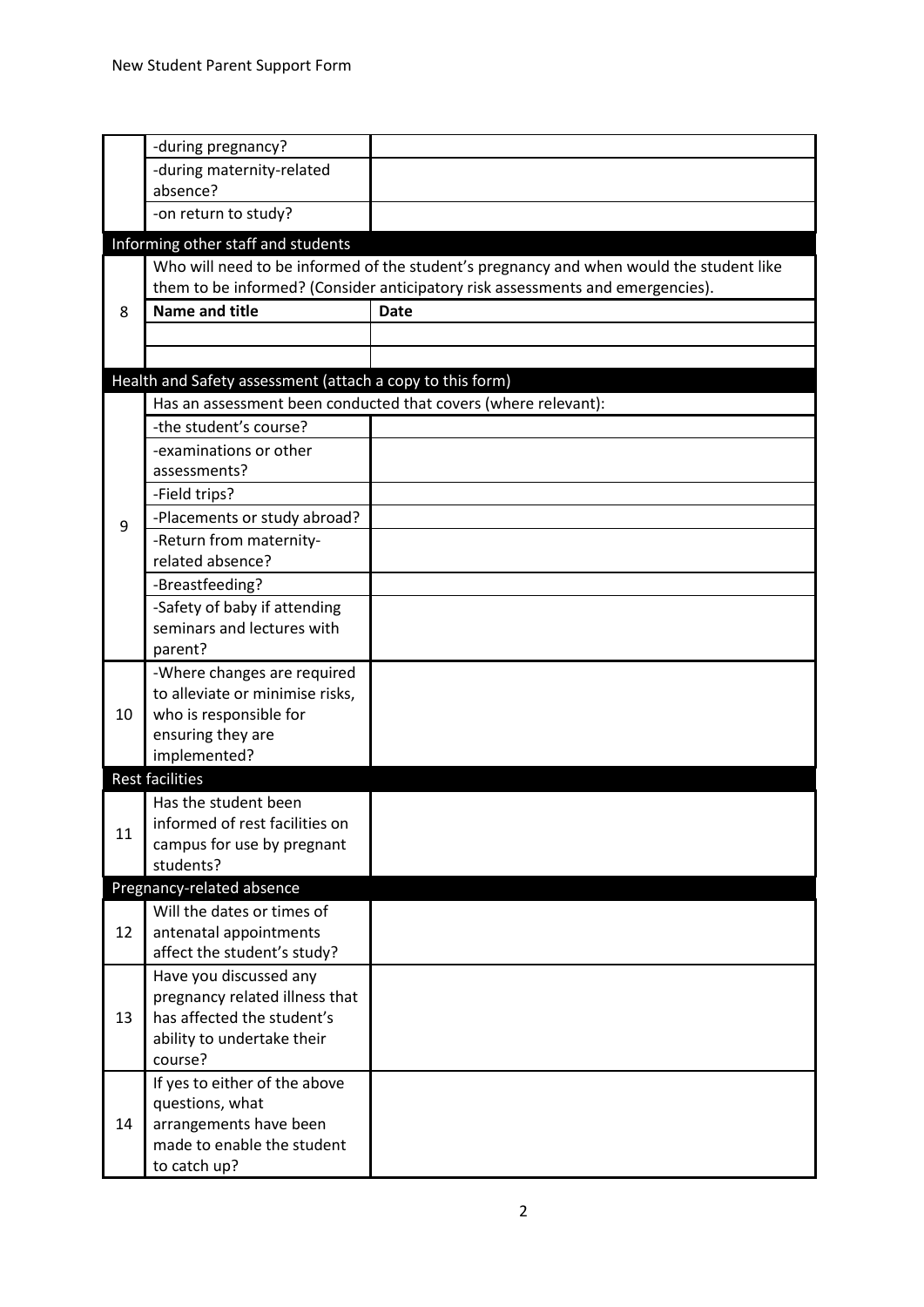|    | Assessments                                          |                                                                                                |
|----|------------------------------------------------------|------------------------------------------------------------------------------------------------|
|    | Is the student unable to                             |                                                                                                |
|    | complete any assessments or                          |                                                                                                |
| 15 | exams due to her pregnancy                           |                                                                                                |
|    | or maternity?                                        |                                                                                                |
|    | If so, provide details:                              |                                                                                                |
| 16 |                                                      |                                                                                                |
|    | What alternative                                     |                                                                                                |
| 17 | arrangements have been                               |                                                                                                |
|    | made for any outstanding or                          |                                                                                                |
|    | incomplete assessments?                              |                                                                                                |
|    |                                                      | Maternity-related absence (students should normally provide information in writing at least 15 |
|    |                                                      | weeks before their due date although this may need updating after that time):                  |
|    | How much maternity-related                           |                                                                                                |
| 18 | absence does the student                             |                                                                                                |
|    | intend to take?                                      |                                                                                                |
|    | When does the student                                |                                                                                                |
| 19 | intend to start maternity-                           |                                                                                                |
|    | related absence?                                     |                                                                                                |
|    | When does the student                                |                                                                                                |
| 20 | intend to return from                                |                                                                                                |
|    | maternity-related absence?                           |                                                                                                |
|    | Will the dates of maternity-                         |                                                                                                |
|    | related absence affect the                           |                                                                                                |
| 21 | student's ability to complete                        |                                                                                                |
|    | any course unit                                      |                                                                                                |
|    | requirements?                                        |                                                                                                |
|    | If so, what arrangements<br>have been made to enable |                                                                                                |
| 22 | the student to complete the                          |                                                                                                |
|    | unit?                                                |                                                                                                |
|    | What information will the                            |                                                                                                |
|    | student require during                               |                                                                                                |
| 23 | maternity-related absence to                         |                                                                                                |
|    | keep up to date in course                            |                                                                                                |
|    | developments?                                        |                                                                                                |
|    | Who will be responsible for                          |                                                                                                |
| 24 | providing the information to                         |                                                                                                |
|    | the student?                                         |                                                                                                |
|    | <b>Financial Support</b>                             |                                                                                                |
|    | Has the student been                                 |                                                                                                |
|    | informed about sources of                            |                                                                                                |
| 25 | financial support or been                            |                                                                                                |
|    | referred to an external                              |                                                                                                |
|    | organisation that can do so?                         |                                                                                                |
|    | Is the (UK) student aware of                         |                                                                                                |
| 26 | how any benefits they receive                        |                                                                                                |
|    | will affect their student                            |                                                                                                |
|    | financial support                                    |                                                                                                |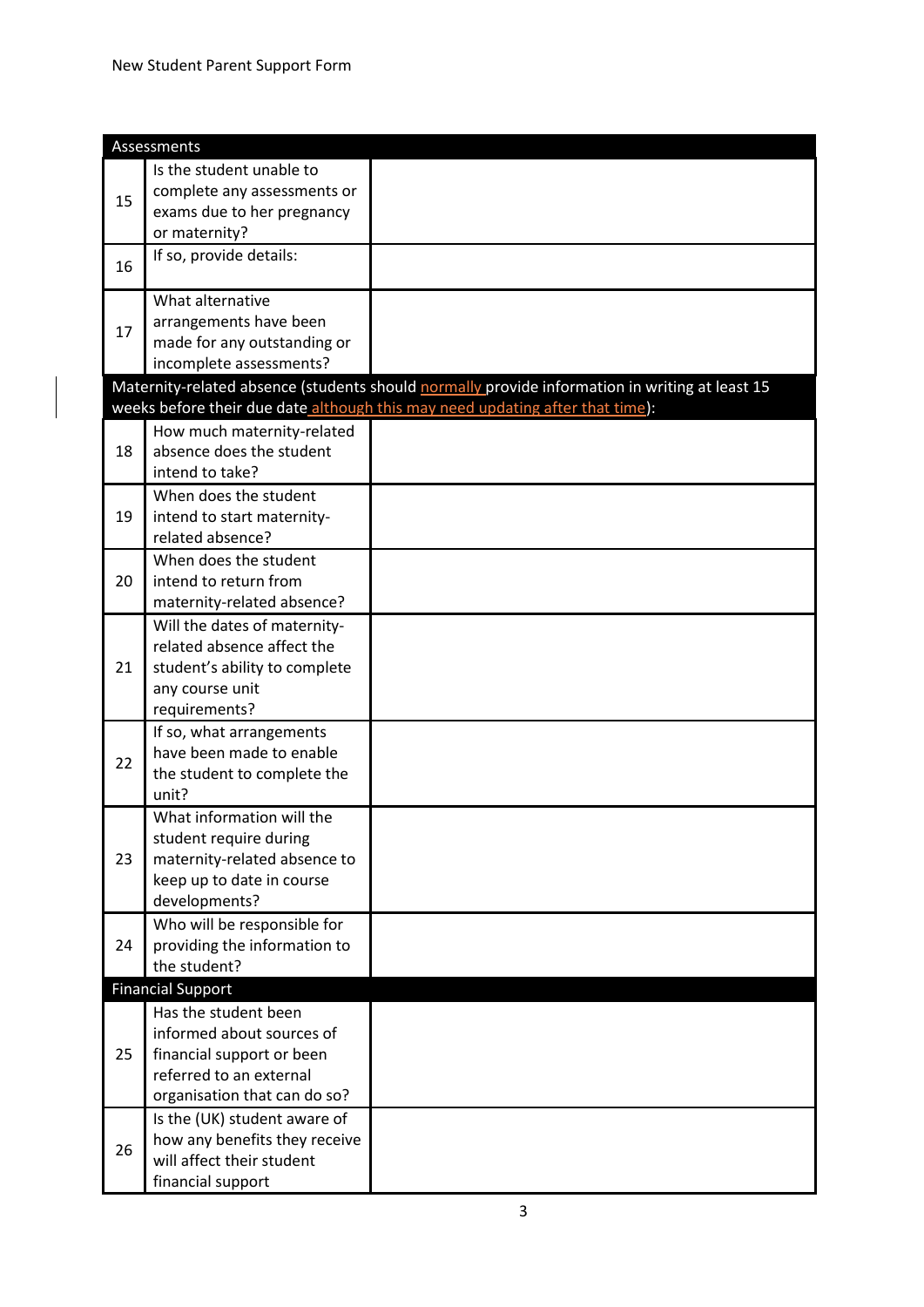|    | entitlements and vice versa<br>(i.e. student loan or tuition<br>fees)?                                                        |                                                                                  |
|----|-------------------------------------------------------------------------------------------------------------------------------|----------------------------------------------------------------------------------|
|    | Specify any follow up                                                                                                         |                                                                                  |
| 27 | required:                                                                                                                     |                                                                                  |
|    | <b>Baby feeding</b>                                                                                                           |                                                                                  |
| 28 | Does the student intend to<br>feed their baby on campus on<br>their return to study?                                          |                                                                                  |
| 29 | Does the student intend to<br>breastfeed? If so, see health<br>and safety section above.                                      |                                                                                  |
| 30 | Has the student been<br>informed about the facilities<br>available?                                                           |                                                                                  |
|    | Child care                                                                                                                    |                                                                                  |
| 31 | Has the student been<br>informed about University<br>nurseries and local childcare<br>provision?                              |                                                                                  |
| 32 | Is the (UK) student aware that<br>their mode of study will affect<br>their childcare funding<br>entitlements?                 |                                                                                  |
|    | International students/those on placement abroad                                                                              |                                                                                  |
|    |                                                                                                                               | Have international students or students on placement abroad been informed about: |
|    | Possible airline restrictions?                                                                                                |                                                                                  |
| 33 | The need to check visa<br>implications of returning<br>home or extending their stay<br>due to pregnancy and<br>maternity?     |                                                                                  |
|    | Students on placement                                                                                                         |                                                                                  |
| 34 | Has the placement provider<br>been notified of the student's<br>pregnancy?                                                    |                                                                                  |
| 35 | Has the placement provider<br>conducted a health and<br>safety assessment?                                                    |                                                                                  |
| 36 | Is the placement provider<br>aware of the University's<br>policy on supporting students<br>during pregnancy and<br>maternity? |                                                                                  |
| 37 | Will the student be able to                                                                                                   |                                                                                  |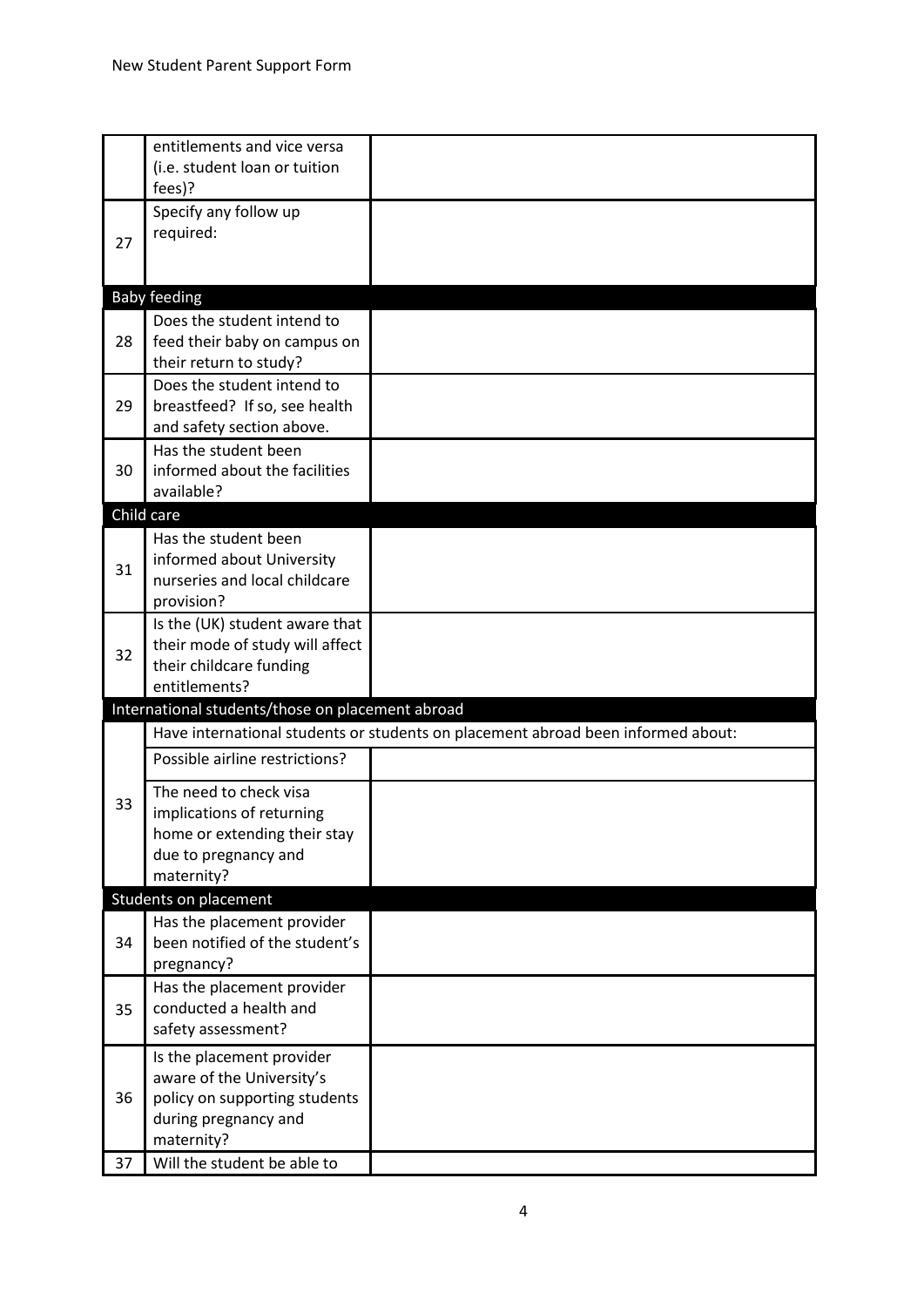|    | complete her placement?         |  |
|----|---------------------------------|--|
|    | If not, what alternative        |  |
| 38 | arrangements will be made?      |  |
|    |                                 |  |
|    | Who is responsible for liaising |  |
| 39 | with the placement provider?    |  |
|    |                                 |  |
|    | <b>Mitigating Circumstances</b> |  |
|    | Has the student been            |  |
|    | informed about the              |  |
|    | University's Policy on          |  |
|    | <b>Mitigating Circumstances</b> |  |
| 40 | policy in the event that their  |  |
|    | pregnancy or maternity          |  |
|    | affects exams or                |  |
|    | assessments?                    |  |
|    | Accommodation                   |  |
|    | Does the student intend to      |  |
| 41 | move to alternative             |  |
|    | accommodation?                  |  |
|    | Has the student received        |  |
|    | advice on alternative           |  |
| 42 | accommodation and               |  |
|    | terminating existing            |  |
|    | accommodation contracts?        |  |
|    | At what point does the          |  |
| 43 | student want to move to         |  |
|    | alternative accommodation?      |  |
|    | Will the student require        |  |
| 44 | University accommodation?       |  |
|    | Return to Study                 |  |
|    | What support will be            |  |
|    | provided to the student on      |  |
|    | their return to study? (e.g.    |  |
|    | meetings with key staff, put    |  |
|    | in contact with other student   |  |
|    | parents etc). In certain        |  |
| 45 | situations, a risk assessment   |  |
|    | may be required and             |  |
|    | consideration given to          |  |
|    | possible arrangements in the    |  |
|    | event of childcare              |  |
|    |                                 |  |
|    | arrangements temporarily        |  |
|    | breaking down.                  |  |
| 46 | Has a 'return to study plan'    |  |
|    | been put in place?              |  |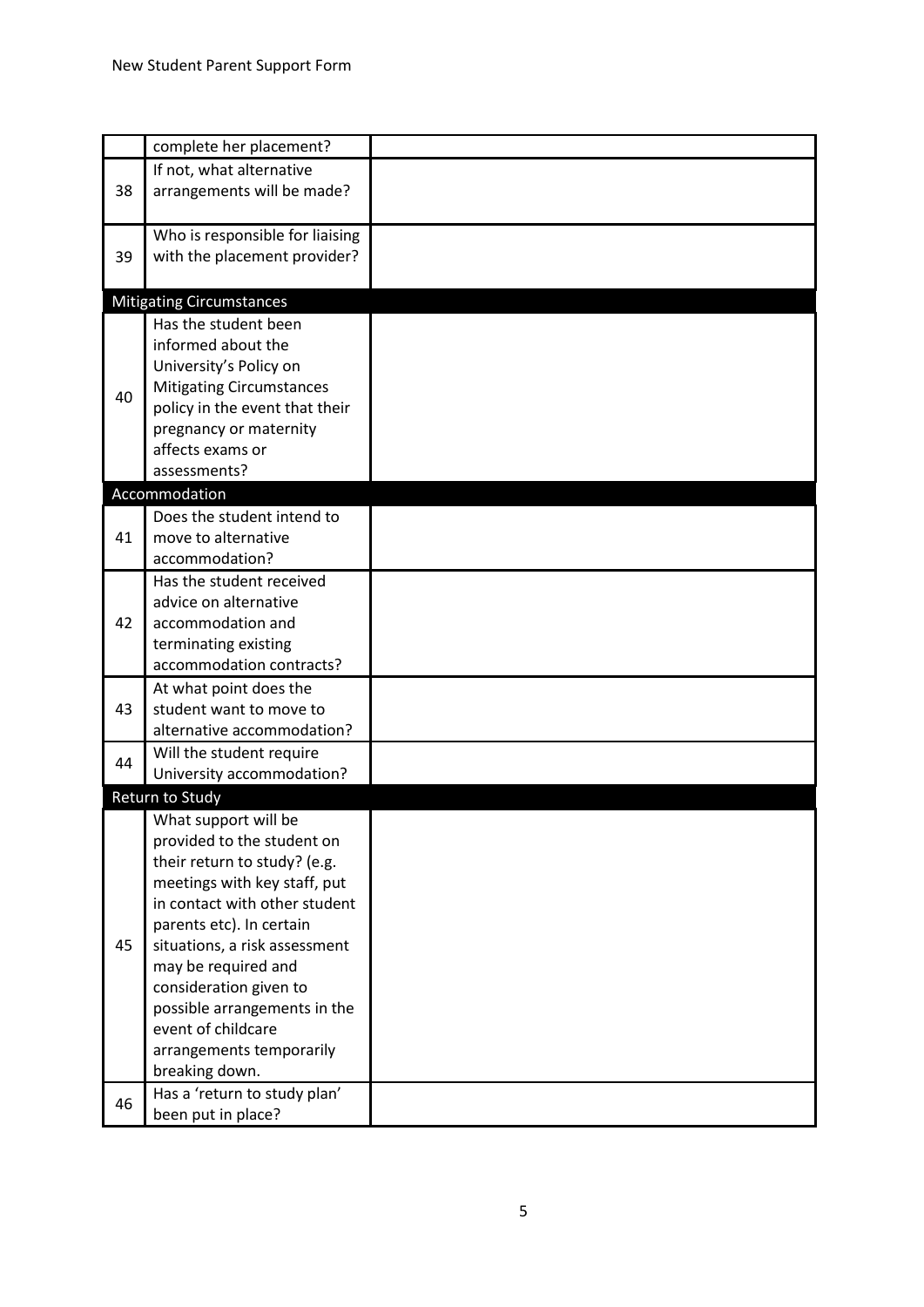|                   | <b>Further Information</b>                       |        |
|-------------------|--------------------------------------------------|--------|
|                   | Any other information or                         |        |
|                   | comments:                                        |        |
|                   |                                                  |        |
|                   |                                                  |        |
|                   |                                                  |        |
| 47                |                                                  |        |
|                   |                                                  |        |
|                   |                                                  |        |
|                   |                                                  |        |
|                   |                                                  |        |
|                   |                                                  |        |
| Signatures        |                                                  |        |
|                   | Plan to be reviewed on:                          |        |
|                   | <b>Agreed by staff member</b>                    |        |
| Name              |                                                  |        |
| Title             |                                                  |        |
| Signature         |                                                  |        |
| Date              |                                                  |        |
|                   | <b>Agreed by student</b>                         |        |
| Name              |                                                  |        |
| Title             |                                                  |        |
| Signature         |                                                  |        |
| Date              |                                                  |        |
|                   |                                                  |        |
|                   |                                                  |        |
|                   | Plan to be reviewed on:                          |        |
|                   | <b>Agreed by staff member</b>                    |        |
| Name              |                                                  |        |
| Title             |                                                  |        |
| Signature         |                                                  |        |
| Date              |                                                  |        |
|                   | <b>Agreed by student</b>                         |        |
| Name              |                                                  |        |
| Title             |                                                  |        |
| Signature         |                                                  |        |
| Date              |                                                  |        |
| Note:             |                                                  |        |
|                   | Staff member should give notification of         |        |
|                   | the numbers of expectant students they           |        |
|                   | support to the Student Support Adviser           |        |
| (email:           |                                                  |        |
|                   | studentsupportadviser@manchester.ac.uk),         |        |
|                   | in order for the University to collate a list of |        |
|                   | the numbers of students with caring              |        |
| responsibilities. |                                                  |        |
|                   | Details passed to SSA                            | Yes/No |
| Date              | Signature of staff member                        |        |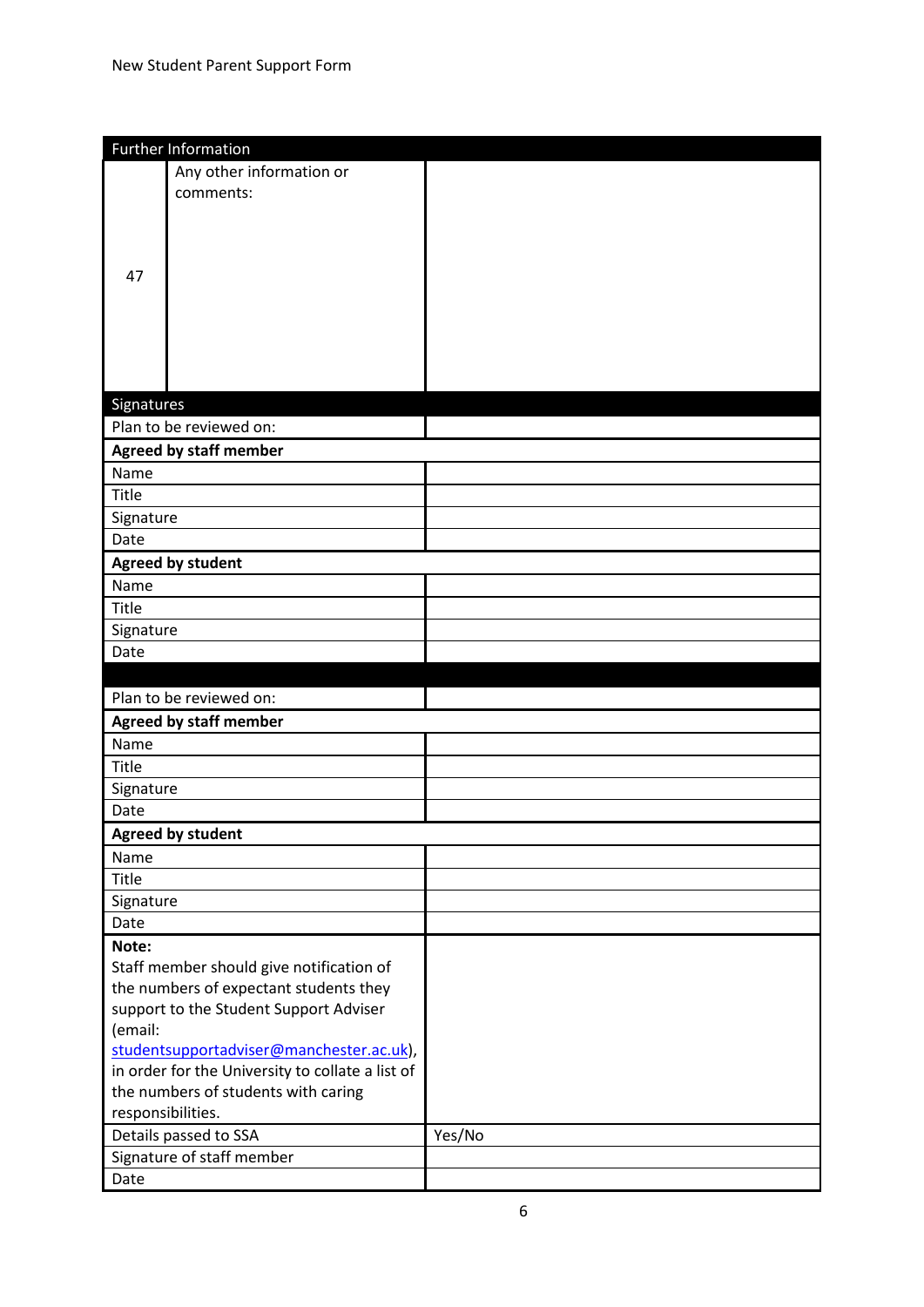# **Useful Contacts**

# **University Contacts:**

#### **Student Support & Advice Team:**

 Student Support Adviser: 0161 306 6991, [studentsupportadviser@manchester.ac.uk](mailto:studentsupportadviser@manchester.ac.uk) <http://www.studentsupport.manchester.ac.uk/>

# **Occupational Health for Students:**

- Waterloo Place location: 0161 275 2858, [waterlooocchealth@manchester.ac.uk](mailto:waterlooocchealth@manchester.ac.uk) <http://www.occhealth.manchester.ac.uk/>
- The Mill location: 0161 306 5806[, millocchealth@manchester.ac.uk](mailto:millocchealth@manchester.ac.uk) <http://www.occhealth.manchester.ac.uk/>

# **International Student Advice:**

• Student Immigration Team[: visa@manchester.ac.uk](mailto:visa@manchester.ac.uk) <http://www.studentsupport.manchester.ac.uk/immigration-and-visas/>

# **Accommodation Office:**

 0161 275 2888[, accommodation@manchester.ac.uk,](mailto:accommodation@manchester.ac.uk) <http://www.accommodation.manchester.ac.uk/>

#### **Manchester Student Homes:**

 0161 275 7680[, manchesterstudenthomes@manchester.ac.uk,](mailto:manchesterstudenthomes@manchester.ac.uk) <http://www.manchesterstudenthomes.com/>

#### **International Programmes Office:**

- Stephanie Nixon (Inbound Team Leader): [stephanie.nixon@manchester.ac.uk](mailto:stephanie.nixon@manchester.ac.uk) (for Study Abroad/Exchange students joining The University of Manchester for a semester/year) <http://www.goabroad.manchester.ac.uk/inbound-study-abroad/>
- Melanie O'Brien (Outbound Team Leader): [melanie.obrien@manchester.ac.uk](mailto:melanie.obrien@manchester.ac.uk) (for Manchester students participating in an overseas placement) <http://www.goabroad.manchester.ac.uk/>

#### **Students' Union:**

- Women's Officer: 0161 275 2939[, womens@umsu.manchester.ac.uk](mailto:womens@umsu.manchester.ac.uk)
- Off-Campus Student Project Coordinator: 0161 275 2940[, miriam.amies@manchester.ac.uk](mailto:miriam.amies@manchester.ac.uk)
- Advice Service: 0161 275 2952, [advice.su@manchester.ac.uk](mailto:advice.su@manchester.ac.uk) <http://manchesterstudentsunion.com/>